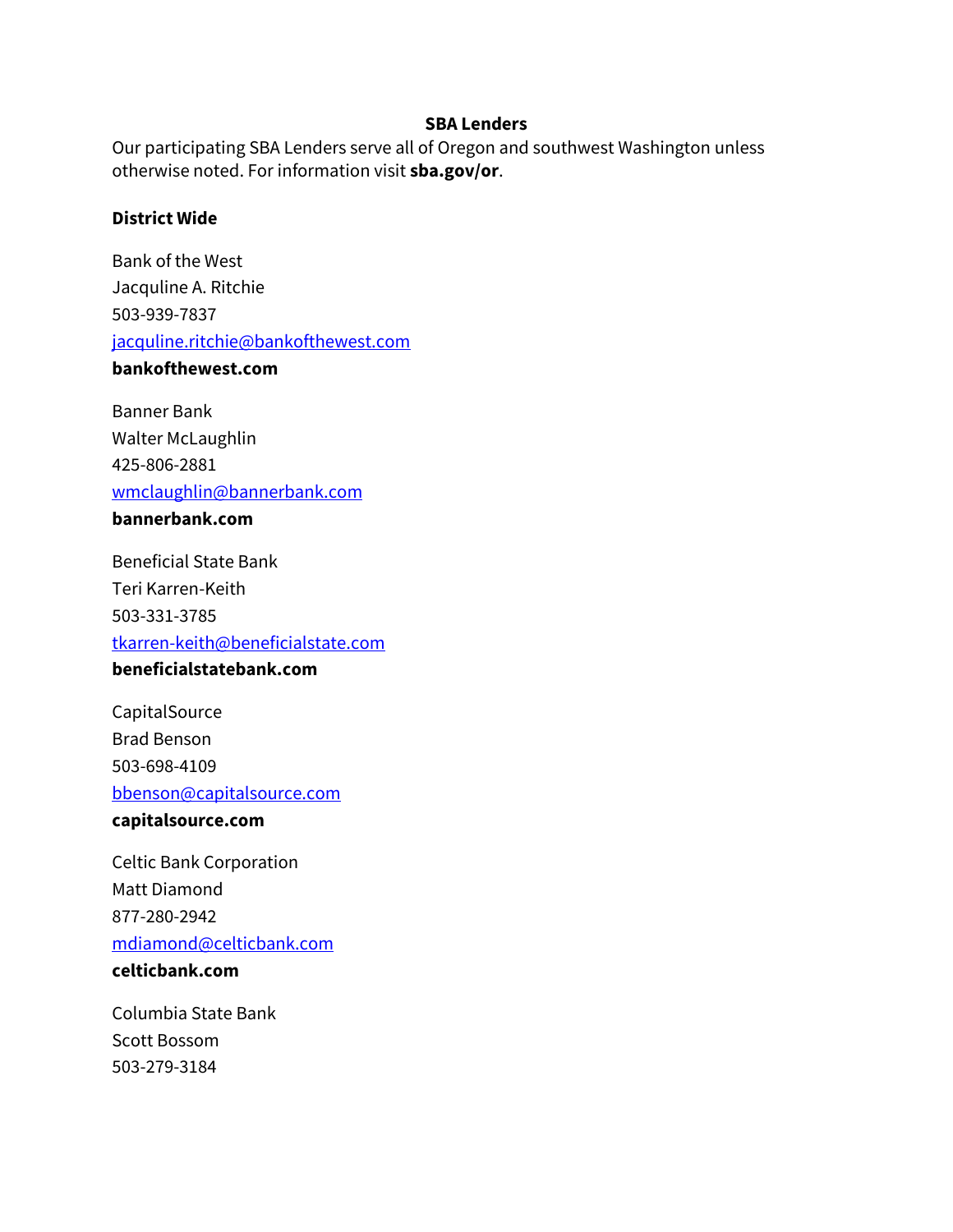#### [sbossom@columbiabank.com](mailto:sbossom@columbiabank.com)

## **columbiabank.com**

First Interstate Bank Amy Berger 541-617-3612 [amy.berger@fib.com](mailto:amy.berger@fib.com)

# **firstinterstatebank.com**

Heritage Bank Christine Heckert 425-787-5549 [christine.heckert@heritagebanknw.com](mailto:christine.heckert@heritagebanknw.com) **www.heritagebanknw.com**

HomeStreet Bank Aaron Smith 916-462-5041 [aaron.smith@homestreet.com](mailto:aaron.smith@homestreet.com)

# **homestreet.com**

JP Morgan Chase Yana Rogers 206-500-6319 [yana.rogers@chase.com](mailto:yana.rogers@chase.com)

#### **jpmorganchase.com**

KeyBank Jennifer Fern 503-403-2160 [jennifer\\_fern@keybank.com](mailto:jennifer_fern@keybank.com) **key.com**

Lewis & Clark Bank Mark Ellingson 503-212-3112 [mellingson@lewisandclarkbank.com](mailto:mellingson@lewisandclarkbank.com) **lewisandclarkbank.com**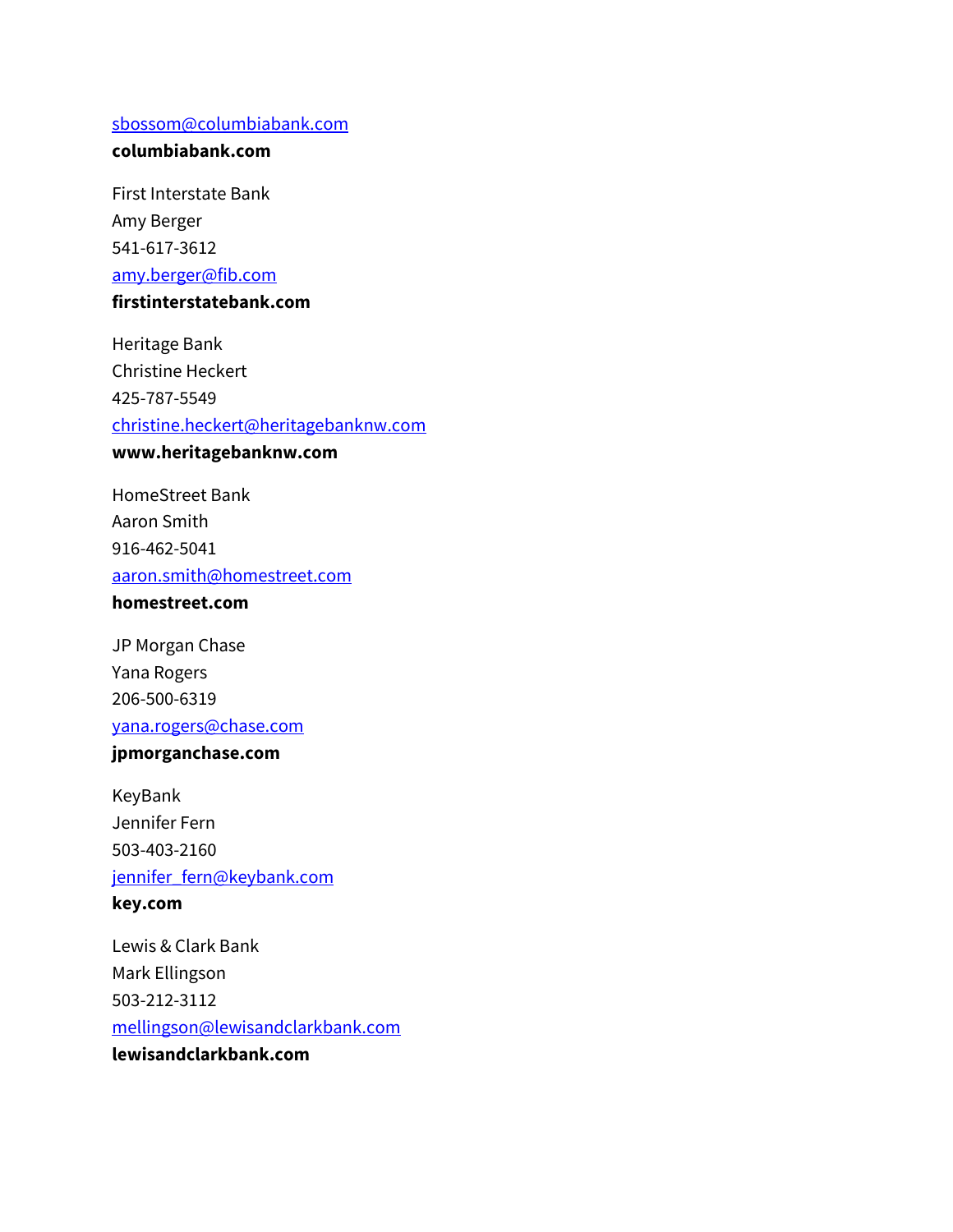Northwest Bank Buck Marshall 208-332-0755 [buck.marshall@northwest-bank.com](mailto:buck.marshall@northwest-bank.com) **northwest.bank**

Riverview Community Bank Robert Benke 360-258-3437 [robertbenke@riverviewbank.com](mailto:robertbenke@riverviewbank.com)

# **riverviewbank.com**

Seacoast Commerce Bank Joseph Cowles 541-521-7881 [jcowles@sccombank.com](mailto:jcowles@sccombank.com) **sccombank.com**

TBank Dave Painter 503-266-2344 [dpainter@tbank.com](mailto:dpainter@tbank.com)

**tbank.com**

Umpqua Bank Joel Carey 503-906-4459 [joelcarey@umpquabank.com](mailto:joelcarey@umpquabank.com)

**umpquabank.com**

Union Bank Mindy Tran 503-225-3673 [mindy.tran@unionbank.com](mailto:mindy.tran@unionbank.com) **unionbank.com**

US Bank Corey Werle - Portland 503-985-6203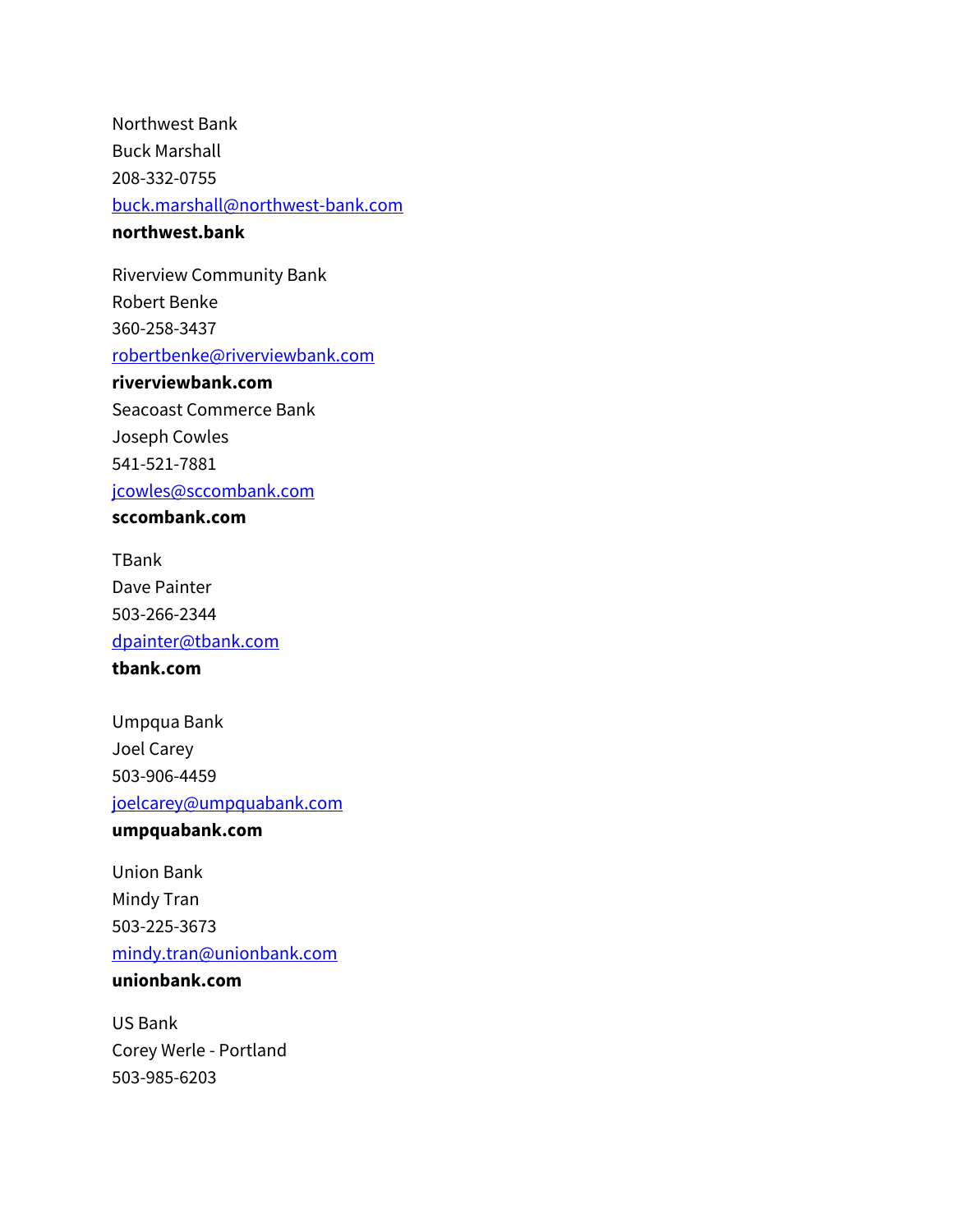#### [corey.werle@usbank.com](mailto:corey.werle@usbank.com)

## **usbank.com**

Wells Fargo Bank Jessica Beck 503-318-3988 [jessica.beck2@wellsfargo.com](mailto:jessica.beck2@wellsfargo.com) **wellsfargo.com**

# **Bend**

Mid-Oregon Credit Union *Serving Central Oregon* Mike Testerman 541-585-1879 [mtesterman@midoregon.com](mailto:mtesterman@midoregon.com) **midoregon.com**

# **Clatskanie**

Wauna Federal Credit Union *Serving the Columbia Corridor* John Moore 503-728-6117 [john.moore@waunafcu.org](mailto:john.moore@waunafcu.org)

# **waunafcu.org**

# **Corvallis**

Oregon State Credit Union *Serving Greater Corvallis and the Central Coast* Josh Whisenhunt 541-714-4161 [jwhisenhunt@oregonstatecu.com](mailto:jwhisenhunt@oregonstatecu.com) **oregonstatecu.com**

# **Eugene**

Citizens Bank *Serving Greater Eugene* Kate Salyers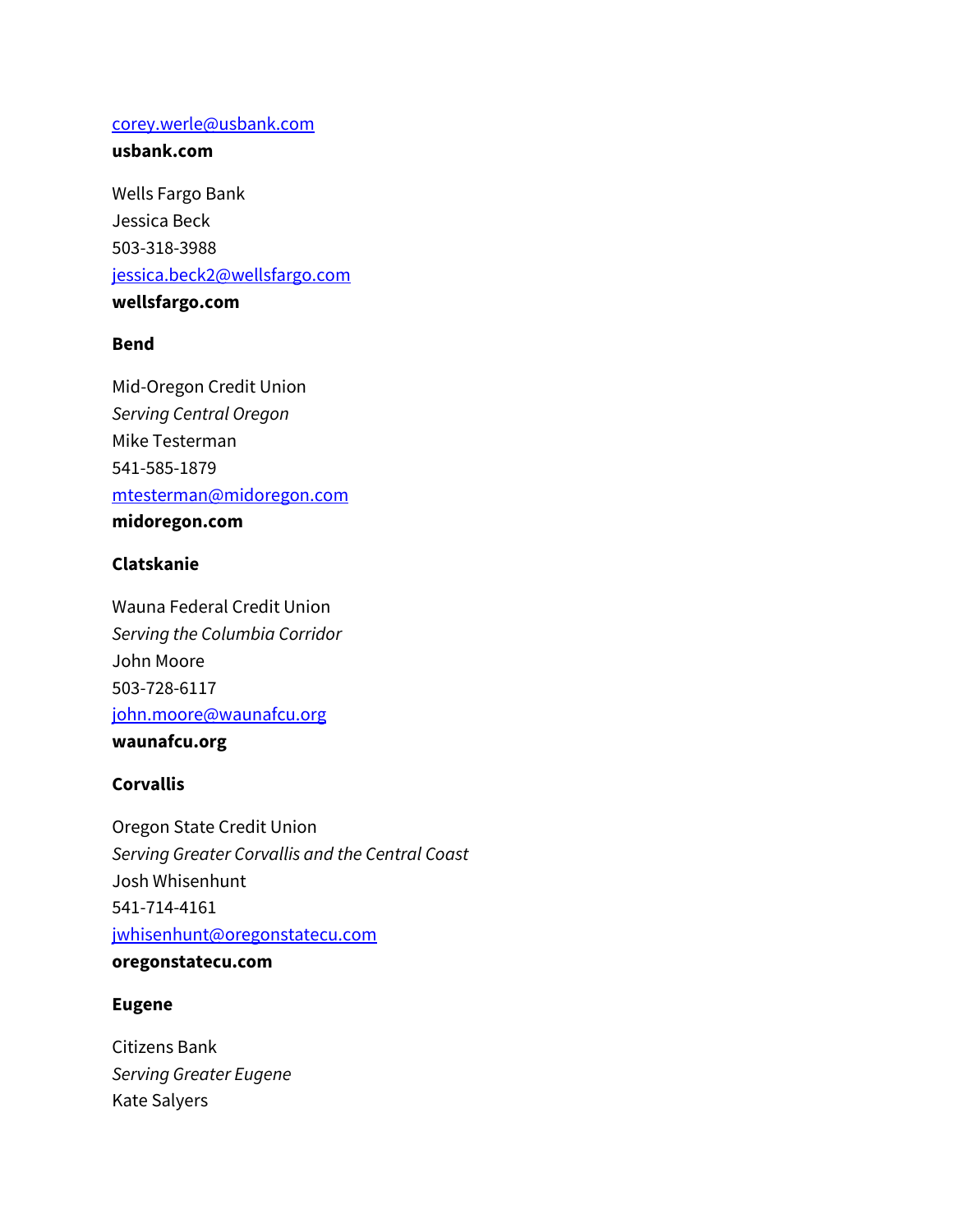541-766-2256 [ksalyers@citizensEbank.com](mailto:ksalyers@citizensEbank.com)

# **citizensbank.com**

Oregon Pacific Bank *Serving Central/Southern Oregon* Robert Edstrom 458-210-2016 [robert.edstrom@opbc.com](mailto:robert.edstrom@opbc.com)

**opbc.com**

**SELCO** *Serving Greater Eugene* Express Eric Lind 541-744-7546 [elind@selco.org](mailto:elind@selco.org)

# **selco.org**

Summit Bank *Serving Greater Eugene* Ashley Horner 541-684-7511 [ashley.horner@summitbanksba.com](mailto:ashley.horner@summitbanksba.com) **sbko.bank**

#### **Medford**

Peoples Bank of Commerce *Serving Southern Oregon* Thomas Knox 541-774-7664 [thomasknox@peoplesbankofcommerce.com](mailto:thomasknox@peoplesbankofcommerce.com) **peoplesbank.bank**

Rogue Federal Credit Union *Serving Southern Oregon* Randall Mason 541-813-2021 [rmason@roguecu.org](mailto:rmason@roguecu.org)

**roguecu.org**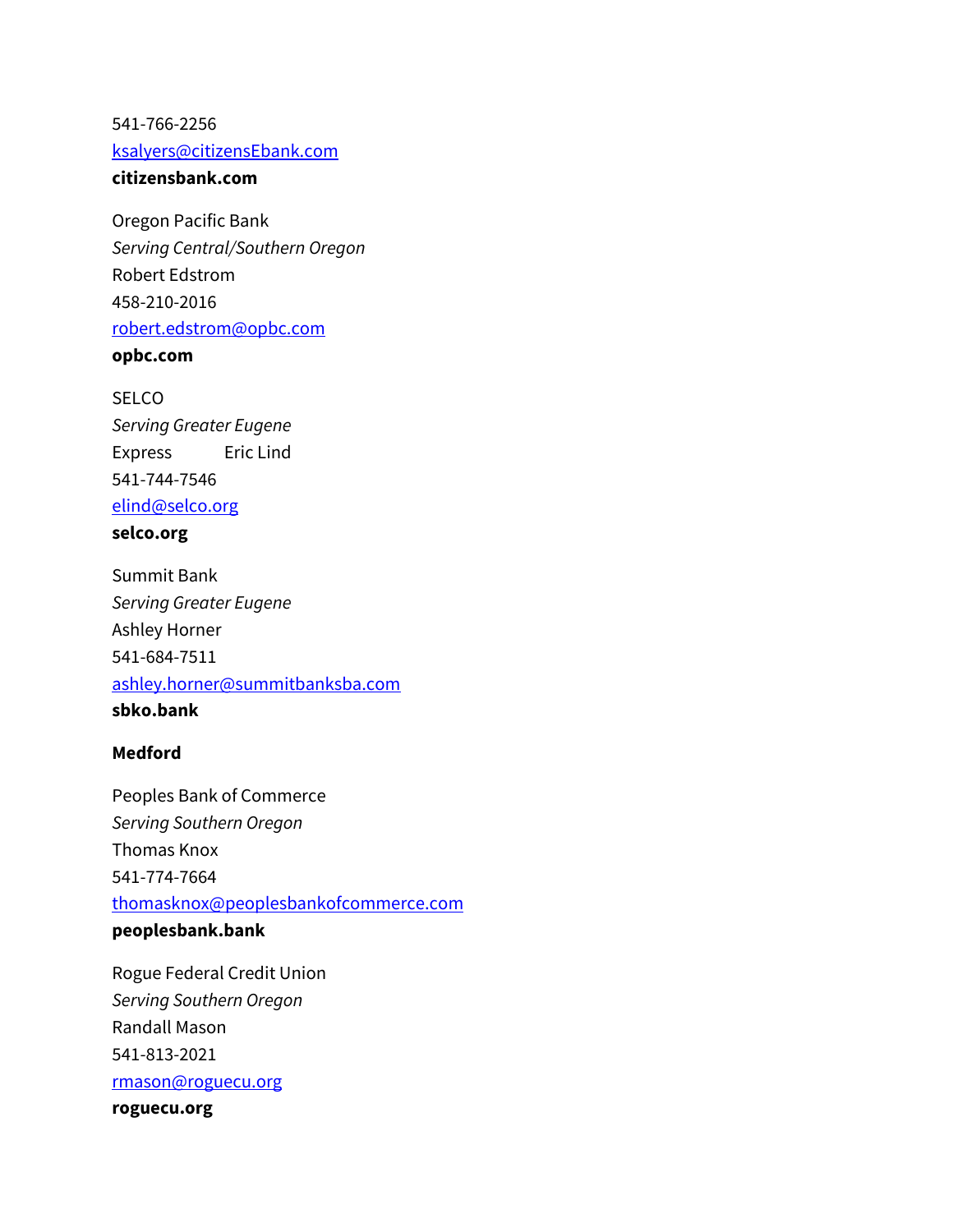#### **Portland**

Clackamas Federal Credit Union *Serving Greater Portland* Katie Gillespie 503-496-3530 [katie.gillespie@clackamasfcu.org](mailto:katie.gillespie@clackamasfcu.org)

**www.clackamasfcu.org**

Washington Trust *Serving Greater Portland/southwest Washington* Doug Wolford 509-353-5653 [dwolford@watrust.com](mailto:dwolford@watrust.com)

**watrust.com**

### **Salem**

Willamette Community Bank *Serving Greater Salem* Dave Takata 541-926-9000 [DTakata@willamettecommunitybank.com](mailto:DTakata@willamettecommunitybank.com) **willamettecommunitybank.com**

Willamette Valley Bank *Serving Greater Salem* Alana Neads 503-485-2222 [alana@wvbk.com](mailto:alana@wvbk.com)

**willamettevalleybank.com**

#### **Vancouver**

Columbia Community Credit Union *Serving southwest Washington* Juan Mendoza 360-619-3068 [juanm@columbiacu.org](mailto:juanm@columbiacu.org) **columbiacu.org**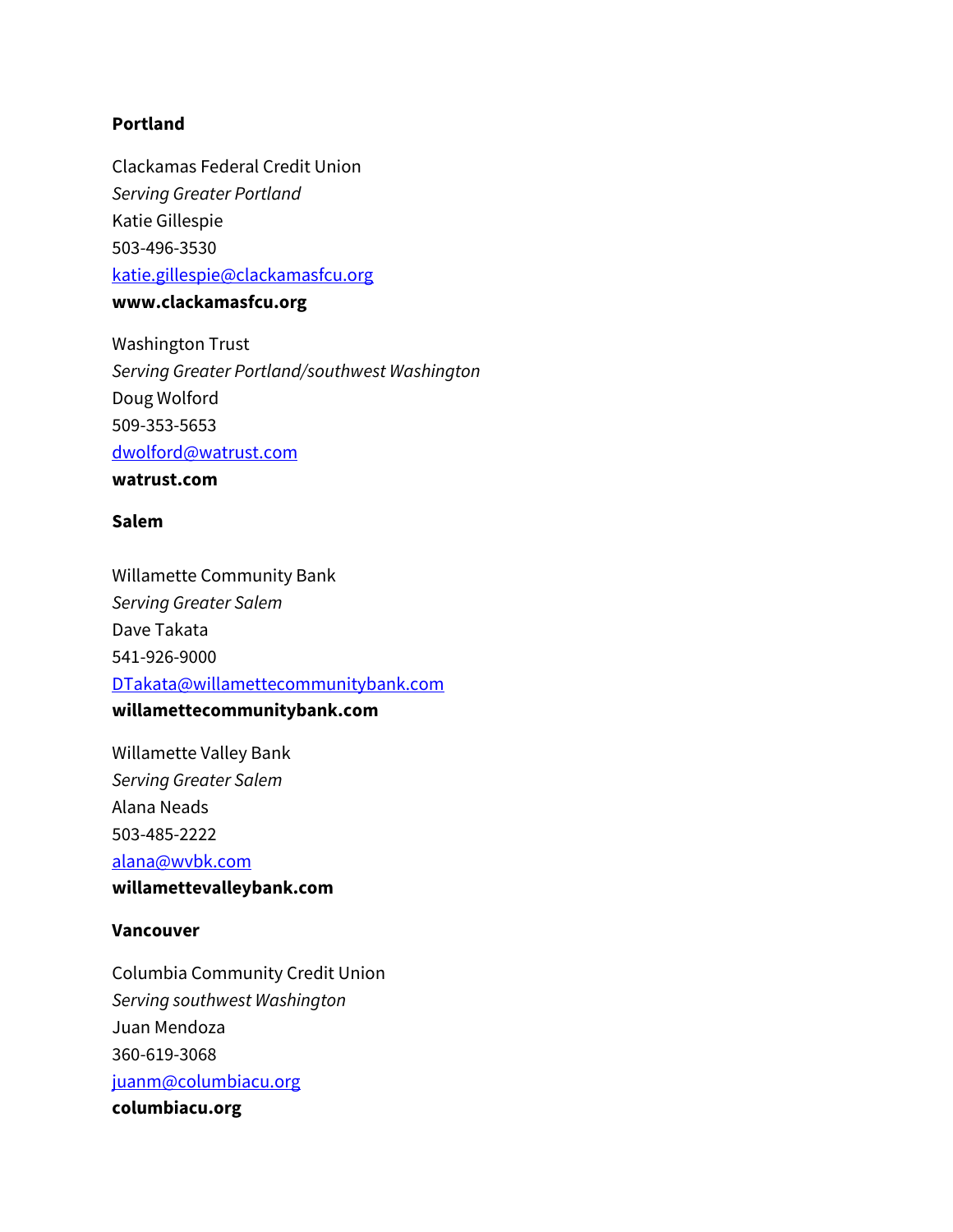#### **Participating Certified Development Companies**

Cascade Capital Funding *Serving Oregon and SW Washington* University Station Office Cindy Kent 960 Broadway St NE, suite 2 Salem (503) 990-6868 [cindy@cascade.capital](mailto:cindy@cascade.capital) **cascadecapitalfunding.com**

CCD Business Development *Serving all Oregon* Roseburg Branch 522 SE Washington Ave., suite 111A Theresa Haga (541) 756-4101 [t.haga@ccdbusiness.com](mailto:t.haga@ccdbusiness.com) **ccdbusiness.org**

# CCD Business Development *Serving all Oregon* Coos Bay Branch

540 Anderson Ave. Theresa Haga (541) 756-4101 [t.haga@ccdbusiness.com](mailto:t.haga@ccdbusiness.com) **ccdbusiness.org**

Evergreen Business Capital *Serving Oregon & Washington* 1618 SW First Ave., suite 200 Portland (800) 878-6613 **evergreen504.com**

Barbara Broudy (503) 222-7496 [barbara.broudy@evergreen504.com](mailto:barbara.broudy@evergreen504.com)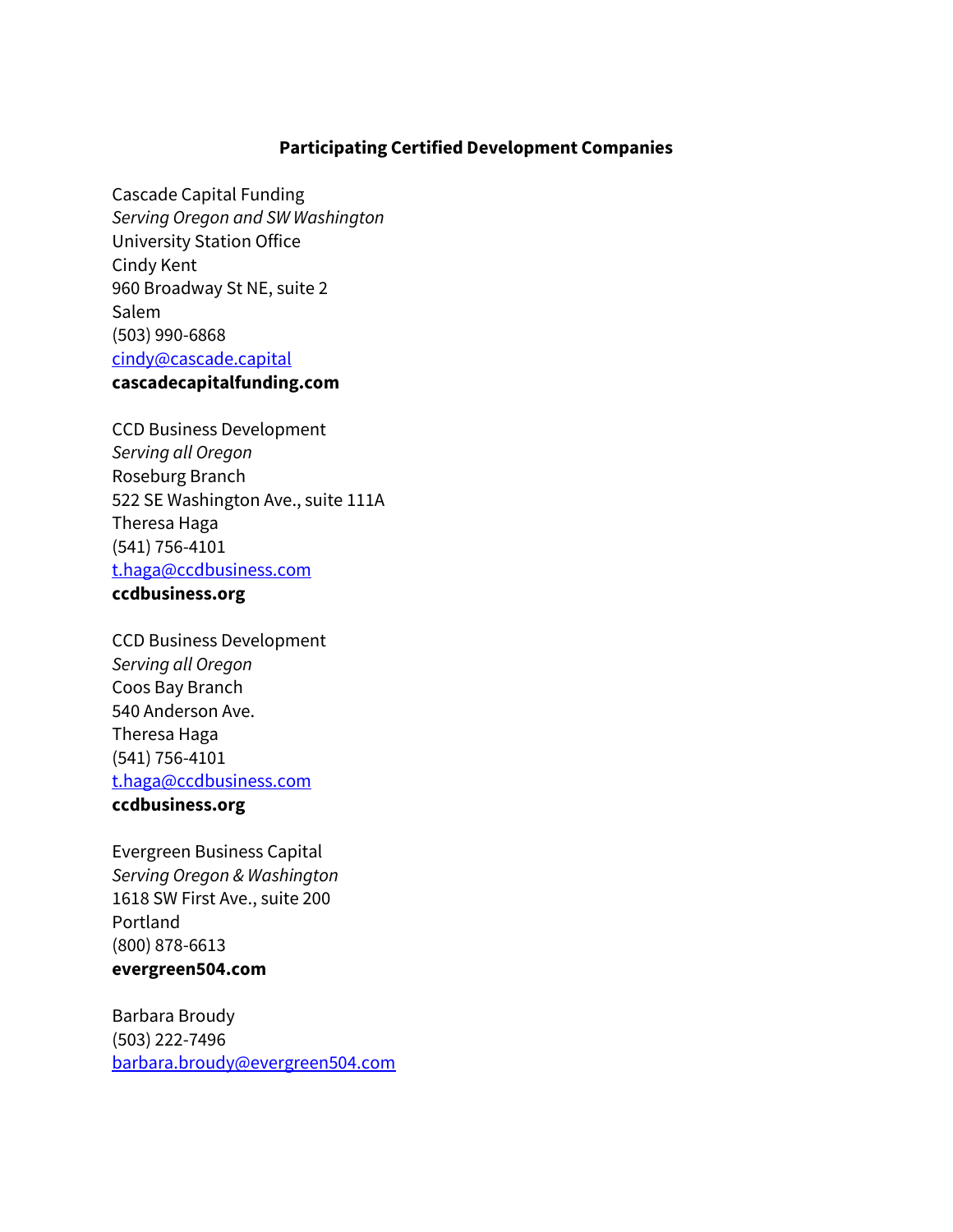#### *Serving Portland Metro*

Kerri Nelson (503) 265-9294 [kerri.nelson@evergreen504.com](mailto:kerri.nelson@evergreen504.com) *Serving SW Washington*

Gary Parker (541) 513-7436 [gary.parker@evergreen504.com](mailto:gary.parker@evergreen504.com) *Serving Eugene area*

GEODC *Serving all Oregon* 2016 Airport Road Pendleton Susan Christensen (541) 276-6745 [susan.christensen@geodc.net](mailto:susan.christensen@geodc.net)

### **geodc.net**

Northwest Business Development Association 9019 E. Appleway, suite 200 Spokane Valley, WA Debbie Shipman (509) 458-8555 or (800) 540-1748 [dshipman@nwbusiness.org](mailto:dshipman@nwbusiness.org) **nwbusiness.org** 

#### **Community Advantage Lenders**

Evergreen Business Capital District Wide Angelica Partida (206) 577-1435 [angelica.partida@evergreen504.com](mailto:angelica.partida@evergreen504.com)

# **evergreen504.com**

Valley Development Initiatives *Serving Oregon* John Safstrom